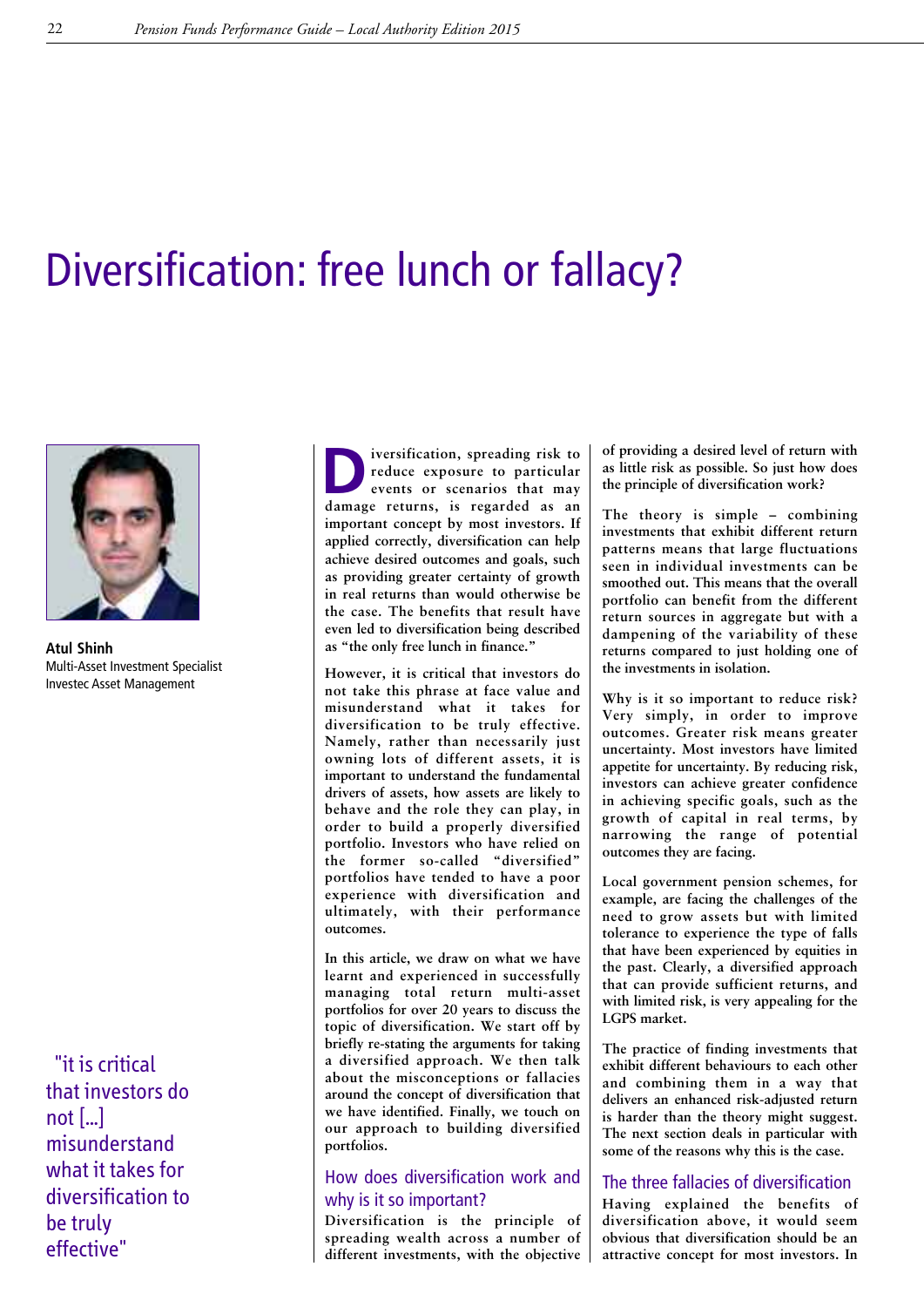**practice, however, there has often been a gap between the perception of what "diversification" should bring and the reality of what it has achieved. We have identified, based on our experiences of investing in multi-asset portfolios, three main misconceptions, or fallacies, around the concept of diversification, which have contributed to sub-optimal experiences for investors. These fallacies are as follows:**

#### Fallacy #1: Lots of colours on a pie equals diversification

**There are some approaches that purport to be diversified purely on the basis that they invest in a number of different positions. Indeed, this illusion of diversification is typically propagated by** **showing the portfolio using a pie chart, with many different colours.**

**In practice, however, these portfolios are often loaded with assets with common fundamental drivers, for example equities, with each colour used to describe a different equity segment rather than distinct assets with differing fundamental drivers. However, as noted above, potential diversification benefits are negated in instances where there is commonality in the fundamental return drivers prevalent. Therefore, a portfolio loaded with equities will leave the benefits from "diversification" as limited at best. Investors should be cautious about assuming that products with the word "diversified" in their name and that show**

**Figure 1: Can we assume XYZ Multi-Asset Fund is diversified given the number of colours on the pie chart?**



Source: Investec Asset Management. For illustrative purposes only.

**lots of pretty colours on a pie chart are actually diversified.**

**Breadth of holdings alone does not guarantee diversification. Rather, it is important to assess the underlying characteristics of assets and build a portfolio with a mix of return drivers.**

#### Fallacy #2: Asset class labels accurately describe their behaviour

**Market convention suggests that "bonds" should behave differently to "equities", and "alternatives" should behave differently to both bonds and equities. However, we believe this convention is overly simplistic, inaccurate and dangerous. There are certain assets tagged as "bonds" that actually behave more like "equities", and certain assets tagged as "alternatives" that do not behave differently to either equities or bonds.**

**We therefore believe it is important to look beyond the labels of asset classes, and rather to focus on the underlying behaviours of asset classes, in determining their role within a portfolio. There is an old saying, the so-called "duck test", which suggests "If it looks like a duck, walks like a duck and quacks like a duck…then the chances are that it is a duck." The sentiment behind this saying is useful in determining the behaviour of assets in our view. Just because a high yield bond, for example, is classified as a bond it does not mean it has to be considered as such. We would prefer to treat it like an equity based on the way that it "walks and talks".**

#### Fallacy #3: Asset relationships are constant over time

**The final fallacy we have identified relates to the view that the historical behaviour of assets to one another cannot be relied upon to determine how they will behave in the future. For example, it is assumed that government bonds are always**